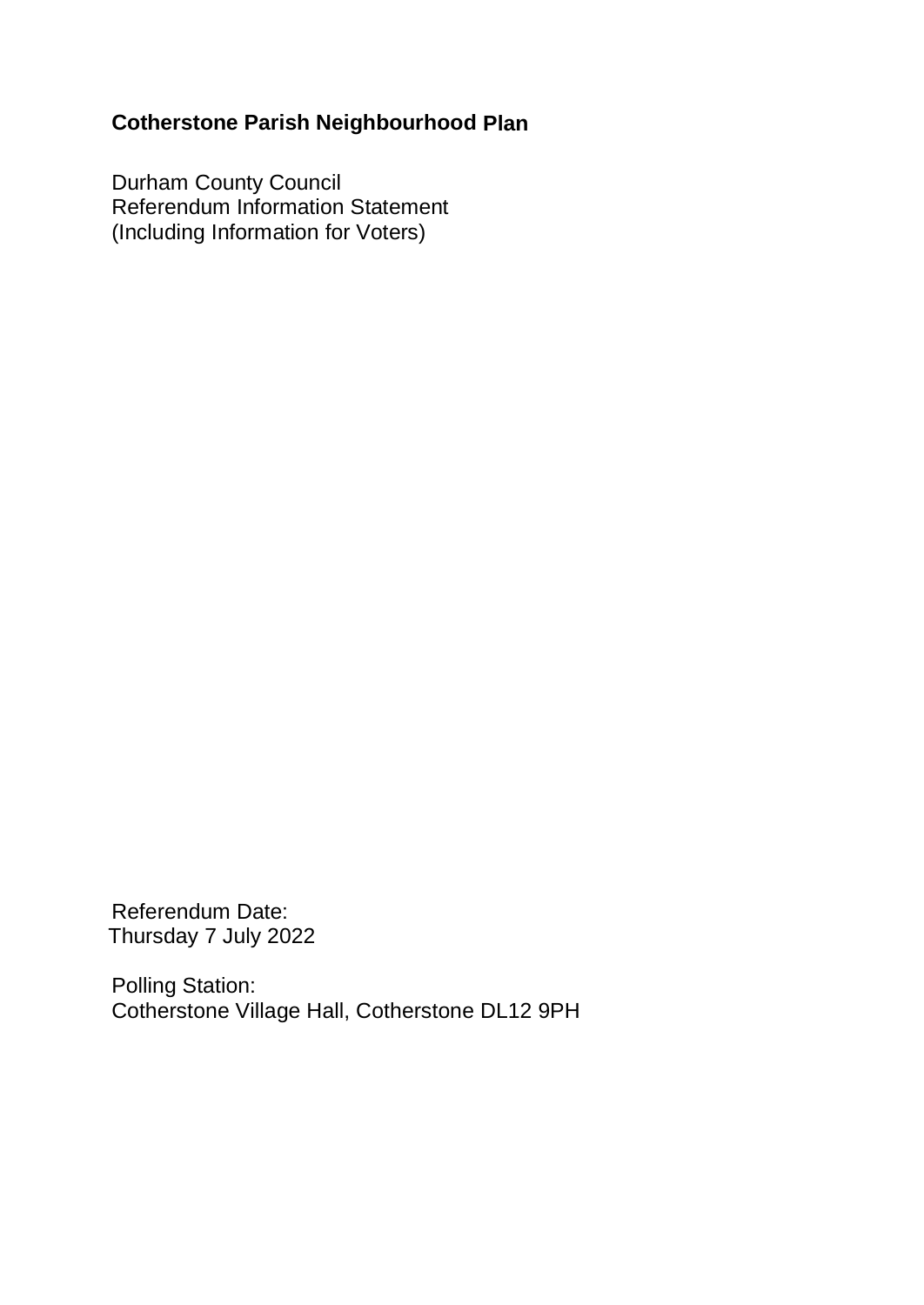## **About this booklet**

On Thursday 7 July 2022 there will be a referendum on a neighbourhood plan for your area. The referendum will be conducted in accordance with procedures similar to those used at local government elections. This booklet explains more about the referendum that is going to take place and how you can take part in it. In this booklet you can find out about:

- The referendum and how you can take part
- The planning system in England and the Development Plan
- Neighbourhood Plans
- The Neighbourhood Area
- The Cotherstone Parish Neighbourhood Plan

## **Referendum on the Neighbourhood Plan**

A referendum asks you to vote 'yes' or 'no' to a question.

The question on the ballot paper will be:

# **"Do you want Durham County Council to use the Neighbourhood Plan for Cotherstone Parish to help it decide planning applications in the neighbourhood area?"**

If more people vote 'Yes' than 'No' in this referendum, then Durham County Council will use the Cotherstone Parish Neighbourhood Plan to help it decide planning applications in the Parish of Cotherstone.

If more people vote 'No' than 'Yes', then planning applications will continue to be decided without using the Cotherstone Neighbourhood Plan.

## **What is the Development Plan?**

In England, decisions on planning applications are made by local planning authorities. Those decisions must be made in accordance with the development plan unless material considerations indicate otherwise.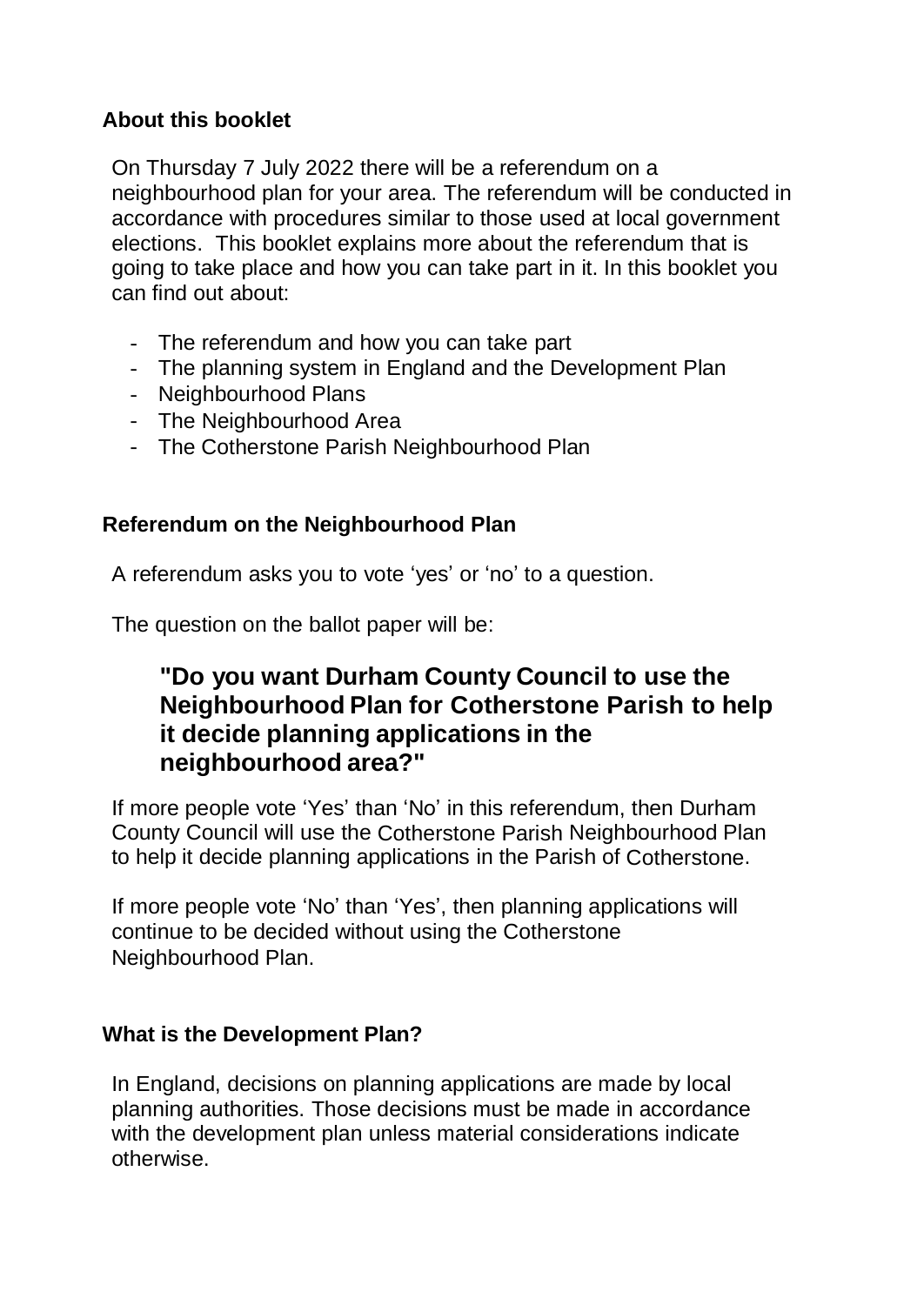A development plan is a set of documents that contain policies for the development and use of land in a local planning authority area. Durham County Council is the local planning authority for the County of Durham.

## **What is Neighbourhood Planning?**

Neighbourhood planning powers were introduced in the Localism Act in 2011. Their aim is to help local communities play a direct role in planning the areas in which they live and work. Local communities prepare neighbourhood plans which are created to show how the community wants land to be used and developed in its area. When a neighbourhood plan passes a local referendum, it becomes part of the development plan for that neighbourhood area and must be used to help in making decisions on planning applications in that area.

## **Who can prepare a Neighbourhood Plan?**

Within areas containing town or parish councils, they are the only body that can prepare a neighbourhood plan. Where there is no town or parish council a neighbourhood forum can be created to prepare a neighbourhood plan.

In this case, the Parish Council led the preparation of the Cotherstone Parish Neighbourhood Plan.

# **What is a Neighbourhood Area?**

Neighbourhood Areas are areas defined for the purpose of neighbourhood planning. Neighbourhood plans can only be created in formally designated neighbourhood areas. Neighbourhood areas can cover single streets, as well as larger tracts of land in urban or rural areas.

The boundaries of a neighbourhood area are proposed by town or parish councils. This is done by formal application to the County Council who make the decision about designating a neighbourhood area.

Neighbourhood areas normally follow parish boundaries or groups of parishes.

In Cotherstone Parish, the boundary of the neighbourhood area was approved by Durham County Council in February 2015.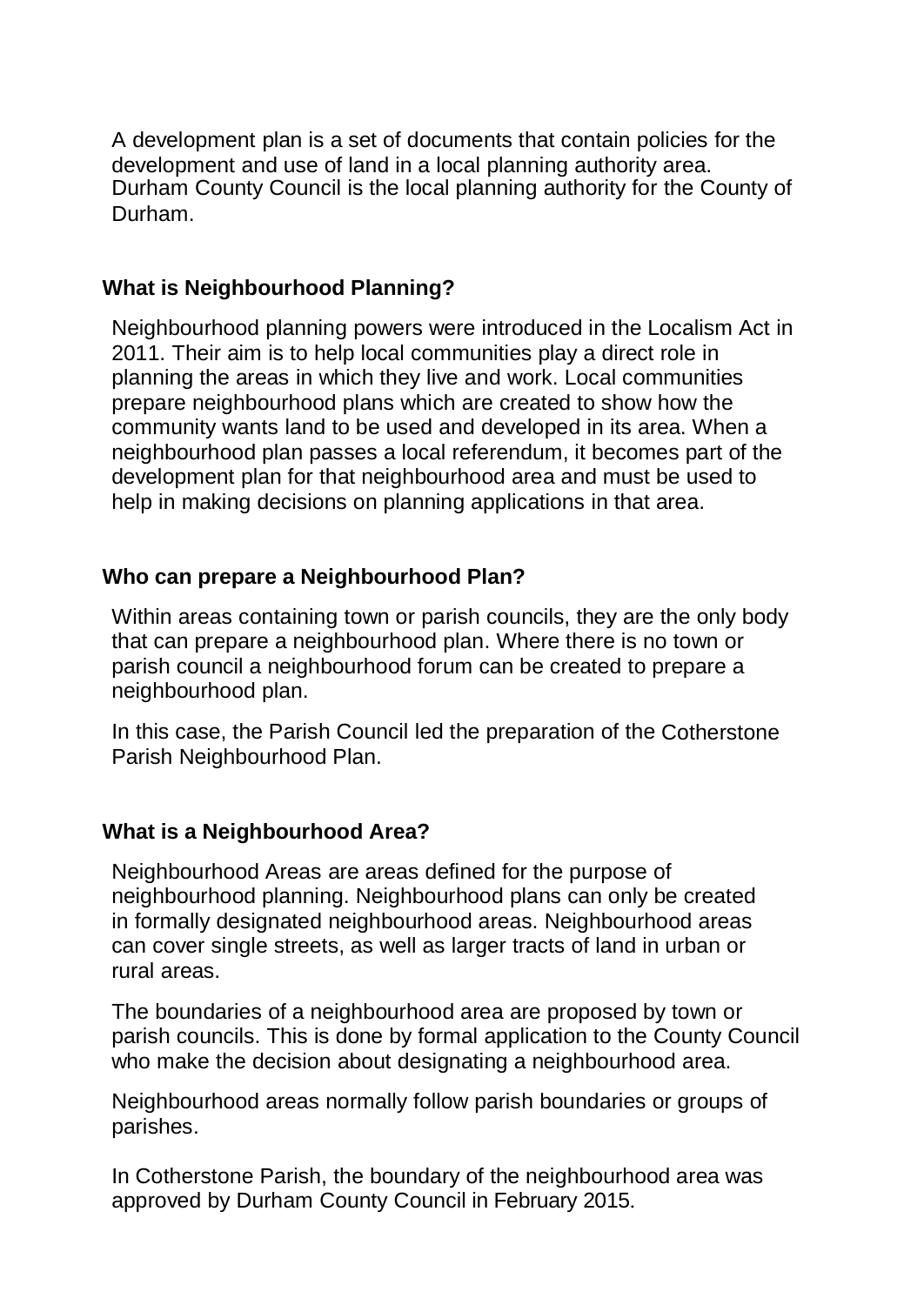## **Neighbourhood Planning in Cotherstone**

The Referendum Area is identified on the map in this Information Statement. The area comprises the whole of the Cotherstone parish area. The Referendum Area is the same as the Cotherstone Neighbourhood Area.



## **Referendum expenses**

Expenses can be incurred by an individual or body organising a campaign during the period of the referendum for referendum purposes. There is a limit to the amount that campaigners can spend on their advertising for the referendum.

The Referendum expenses limit that will apply in relation to the Cotherstone Parish Neighbourhood Plan Referendum is £2391.09 to each campaign organiser. The number of persons entitled to vote in the Referendum by reference to which the limit has been calculated is 493.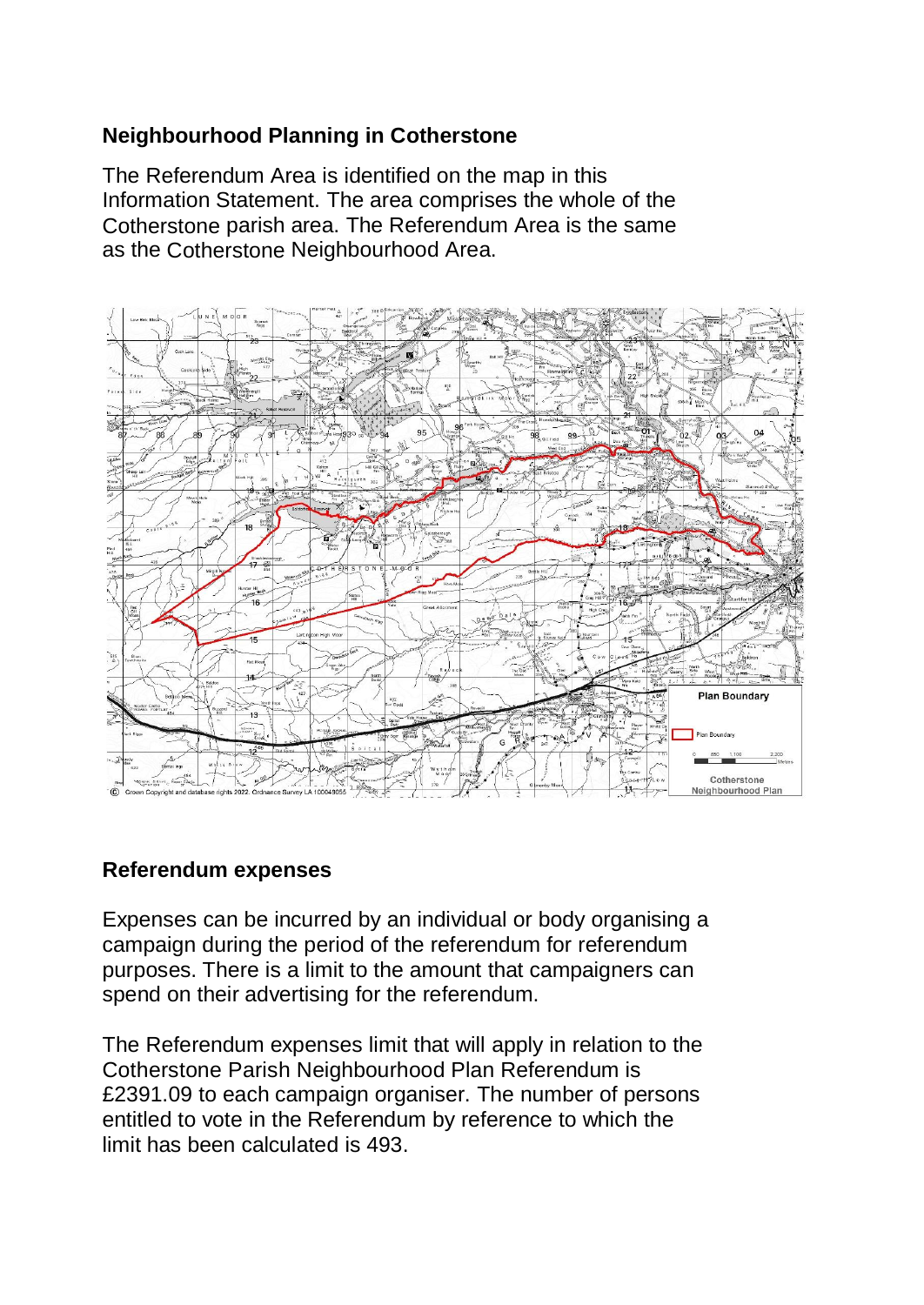## **Specified documents to be published before Referendum**

The County Council is required to make available a number of documents relevant to holding the Referendum. These are called the Specified Documents.

The specified documents are:

- Cotherstone Parish Neighbourhood Plan (version for referendum)
- Report of the Independent Examination
- Summary of the representations sent to the independent examiner
- Summary of Durham County Council representations sent to the examiner
- Statement by the local planning authority that the draft plan meets the basic conditions (The Basic Conditions Decision Statement)
- Statement that sets out general information about the planning system and neighbourhood plans (this statement)

All the above documents can be viewed on Durham County Council's website at:

[http://www.durham.gov.uk/article/18184/Neighbourhood-planning-what](http://www.durham.gov.uk/article/18184/Neighbourhood-planning-what-)s-happening-

## **If you would like a hard copy of any of the documents listed, please contact the spatial policy team either by email at spatialpolicy@durham.gov.uk or telephone 03000 261908.**

# **Can I vote?**

You can vote in the referendum if you live in the Cotherstone parish area, and:

- You are registered to vote in local council elections; and
- You are 18 years of age or over on **7 July 2022**

The referendum will be conducted based on procedures which are similar to those used at local government elections.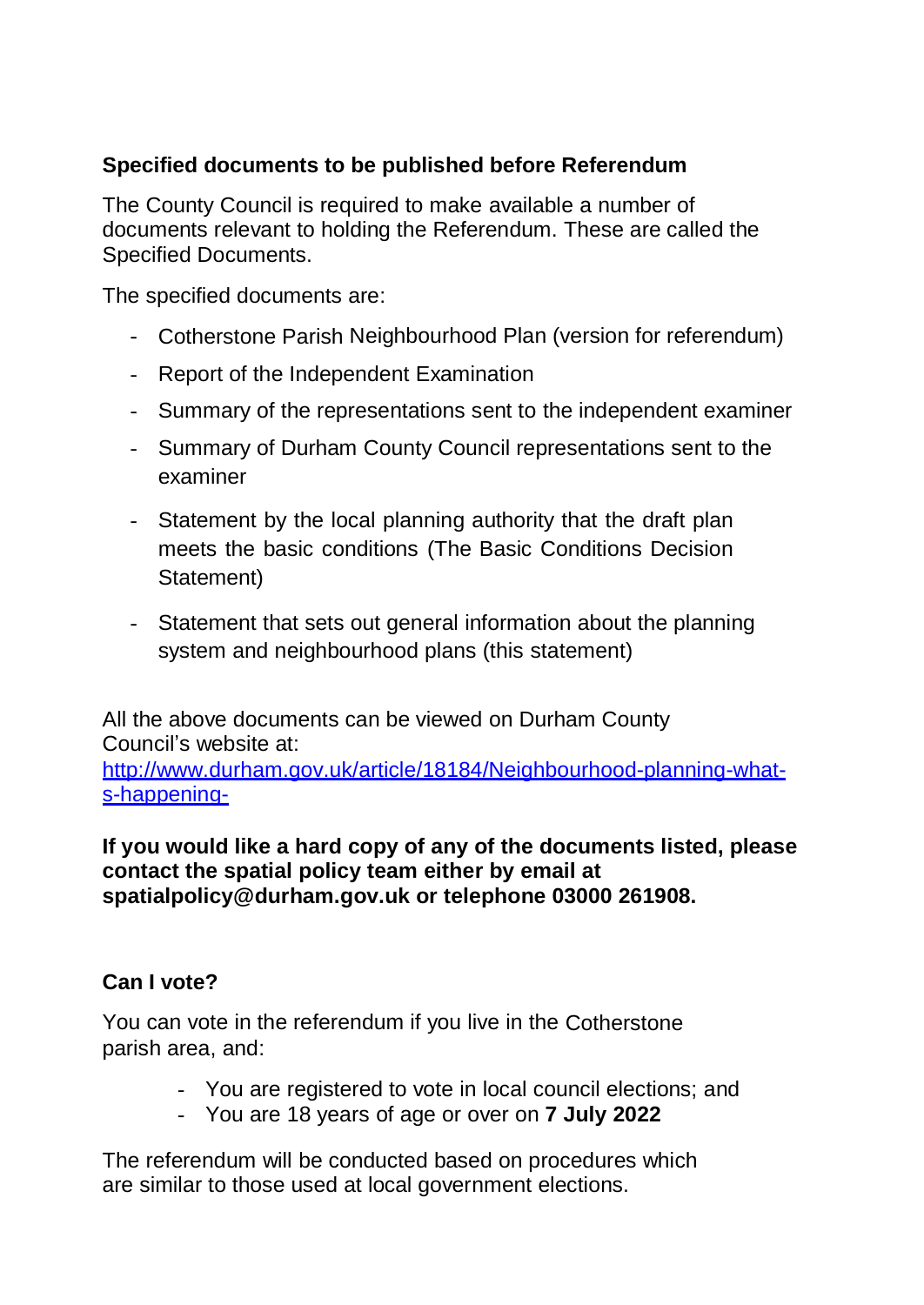## **Am I registered to vote?**

If you're not registered, you won't be able to vote. You can check if you are registered by calling our **Helpline** on **03000 261212.**

If you are not registered to vote, you will need to complete a voter registration form and send it to the Electoral Registration Officer to arrive by Tuesday, 21 June 2022 at this address:

> **Durham County Council Electoral Services Room 1/104-115 County Hall Durham DH1 5UL**

Registration forms can also be provided by contacting our **Helpline** on **03000 261212** or by emailing **[electoralservices@durham.gov.uk](mailto:electoralservices@durham.gov.uk)**.

You can also register online at: **www.gov.uk/registertovote**

## **Ways of voting?**

There are three ways of voting:

## **In person on Thursday 7 July 2022**

The Polling station in the Neighbourhood Planning area is at Cotherstone Village Hall, Cotherstone, DL12 9PH.

A member of staff will be able to assist if you are not sure what to do.

You will receive a poll card confirming your polling station for this referendum. If you do not receive your poll card, you can contact our Helpline on 03000 261212, or email us at [electoralservices@durham.gov.uk,](mailto:electoralservices@durham.gov.uk) to find out where your polling station is.

The Polling station will be open from 7am to 10pm.

## **By post**

If you have a postal vote for local elections already, you will receive a poll card confirming this.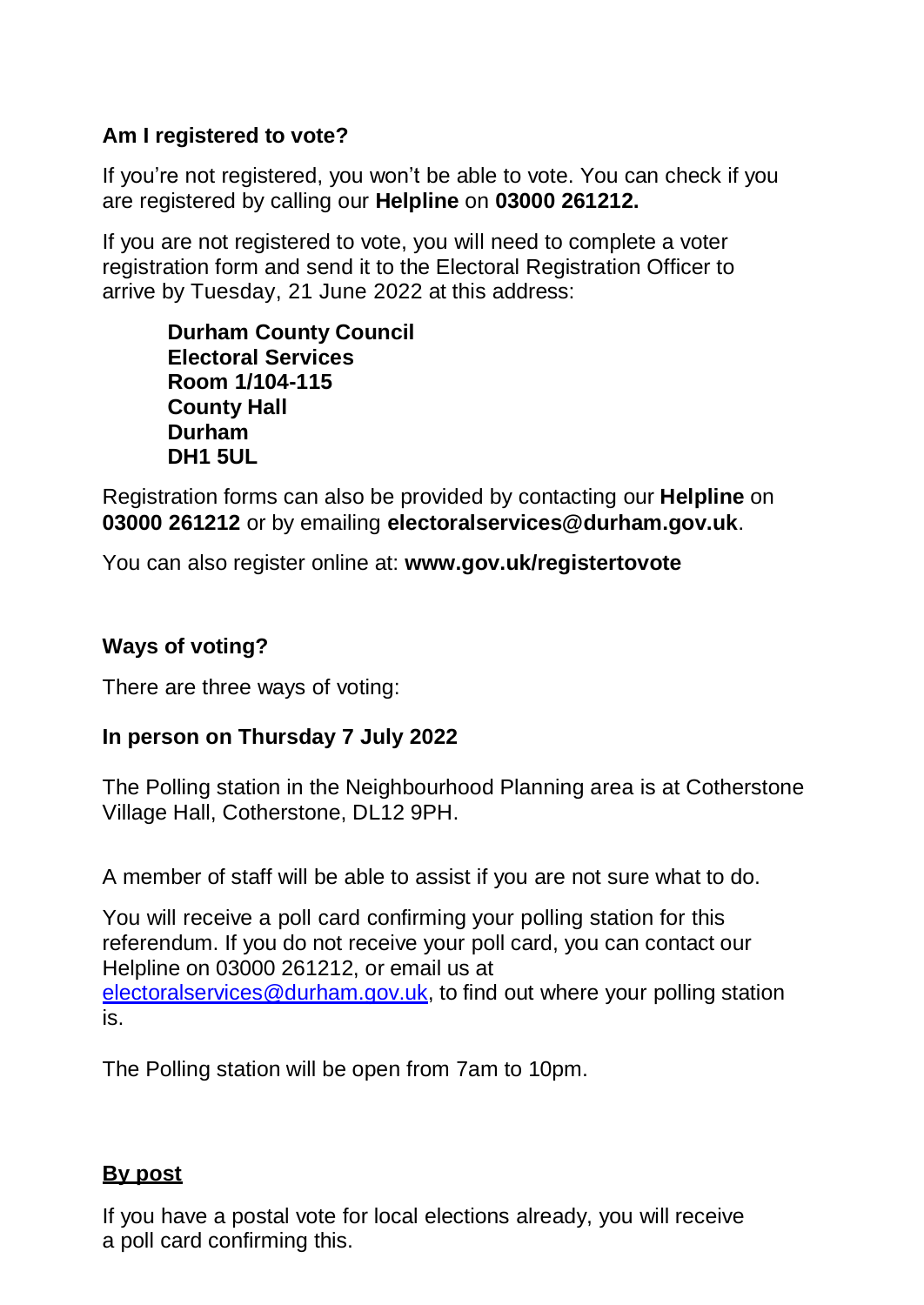If you don't have a postal vote and would like to vote by post you will need to complete an application form and send it to the Electoral Registration Officer to arrive by 5pm on Wednesday 22 June 2022 at this address:

> **Durham County Council Electoral Services Room 1/104-115 County Hall Durham DH1 5UL**

You should receive your postal vote about a week before polling day. If it doesn't arrive by Friday 1 July 2022 you can ask for a replacement by contacting our Helpline on 03000 261212.

## **By proxy**

If you have a proxy vote already you will receive a poll card confirming this.

If you can't get to the polling station and don't wish to vote by post you may be able to vote by proxy. This means allowing somebody you trust to vote on your behalf.

If you don't have a proxy vote and would like to appoint a proxy you will need to complete an application form and send it to the Electoral Registration Officer to arrive by 5pm on Wednesday 29 June 2022 at this address:

> **Durham County Council Electoral Services Room 1/104-115 County Hall Durham DH1 5UL**

When you apply for a proxy vote, you must say why you cannot vote in person.

Anyone can be your proxy as long as they are registered to vote and are willing to vote on your behalf. You will have to tell them how you want to vote.